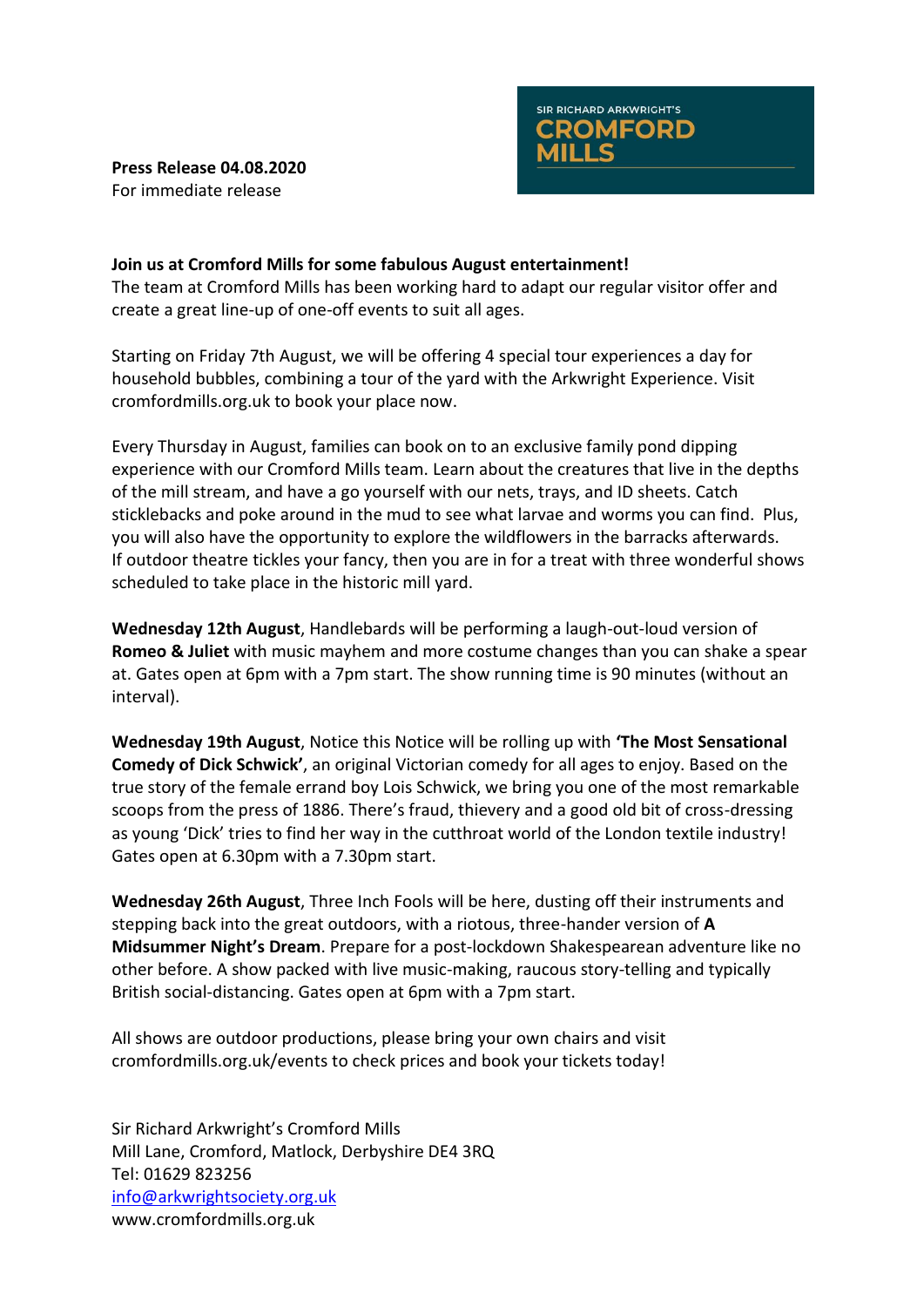For all our visitors who enjoy a bit of Sci-Fi, we have an exciting **Sci-Fi Model and Costume Display** landing in the mill yard on **Sunday 30th August** (free entry, 10am-4pm). Enjoy a range of Gerry Anderson sci-fi models and displays by David Sisson. Sisson's models will not disappoint with their details and accuracy. Sisson started creating models because, 'disappointed by the fact that I could not see (or possibly even buy) my favourite models I began to build my own reproductions, and have continued doing so for the last 40 years. Creating my own blueprints from studio photographs of the original models, and using the same toy and model kit parts that were originally used at the film studios, I strive to create new copies which are as exact as possible of all the classic television models of my childhood.'

We have implemented many changes to both our events programme and the site to ensure these activities can go ahead whilst maintaining social distancing. We hope you will enjoy a safe and fun summer with us! Visit cromfordmills.org.uk/events for all our upcoming events.

## **For further details please visi[t www.cromfordmills.org.uk](http://www.cromfordmills.org.uk/) or phone Tricia Trice 078336 14942. END OF RELEASE**

## **Notes for editors**

Built in 1771 to house the first water-powered cotton spinning mill, the site became the birthplace of the modern factory system. Cromford Mills is internationally recognised as part of the UNESCO World Heritage Site, due to the ground-breaking ingenuity that was quickly replicated in mills across the world, transforming the global textile industry.

## **About the Arkwright Society**

The Arkwright Society owns and manages Cromford Mills. It is an educational charity devoted to the rescue of industrial heritage buildings and helping to preserve the precious built and natural landscape in and around Cromford. [www.cromfordmills.org.uk](http://www.cromfordmills.org.uk/) @CromfordMills

## **The National Lottery Heritage Fund**

Thanks to National Lottery players, we invest money to help people across the UK explore, enjoy and protect the heritage they care about – from the archaeology under our feet to the historic parks and buildings we love, from precious memories and collections to rare wildlife. [https://www.heritagefund.org.uk](https://www.heritagefund.org.uk/) @heritageFUNDUK

Sir Richard Arkwright's Cromford Mills Mill Lane, Cromford, Matlock, Derbyshire DE4 3RQ Tel: 01629 823256 [info@arkwrightsociety.org.uk](mailto:info@arkwrightsociety.org.uk) www.cromfordmills.org.uk